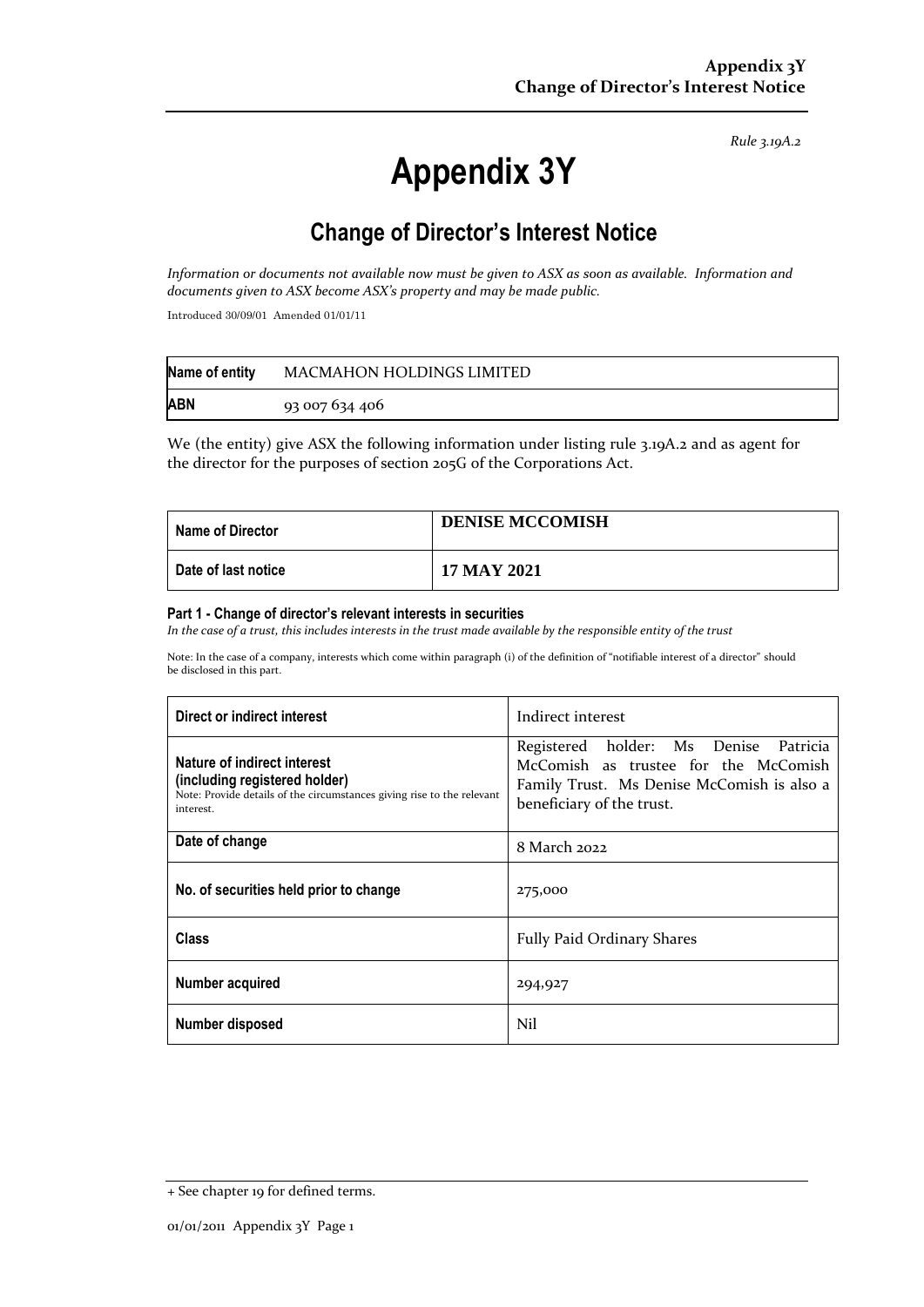| <b>Value/Consideration</b><br>Note: If consideration is non-cash, provide details and estimated<br>valuation                                                               | $279,712$ fully paid ordinary shares: \$47,551.04<br>(excluding GST and brokerage)<br>15,215 fully paid ordinary shares: \$2,586.55<br>(excluding GST and brokerage) |
|----------------------------------------------------------------------------------------------------------------------------------------------------------------------------|----------------------------------------------------------------------------------------------------------------------------------------------------------------------|
| No. of securities held after change                                                                                                                                        | 569,927 Fully Paid Ordinary Shares                                                                                                                                   |
| Nature of change<br>Example: on-market trade, off-market trade, exercise of options,<br>issue of securities under dividend reinvestment plan, participation in<br>buy-back | On-market trades                                                                                                                                                     |

### **Part 2 – Change of director's interests in contracts**

Note: In the case of a company, interests which come within paragraph (ii) of the definition of "notifiable interest of a director" should be disclosed in this part.

| Detail of contract                                                                                                                                                          | N/A |
|-----------------------------------------------------------------------------------------------------------------------------------------------------------------------------|-----|
| Nature of interest                                                                                                                                                          | N/A |
| Name of registered holder<br>(if issued securities)                                                                                                                         | N/A |
| Date of change                                                                                                                                                              | N/A |
| No. and class of securities to which<br>interest related prior to change<br>Note: Details are only required for a contract in<br>relation to which the interest has changed | N/A |
| Interest acquired                                                                                                                                                           | N/A |
| Interest disposed                                                                                                                                                           | N/A |
| <b>Value/Consideration</b><br>Note: If consideration is non-cash, provide details<br>and an estimated valuation                                                             | N/A |
| Interest after change                                                                                                                                                       | N/A |

## **Part 3 –** +**Closed period**

| Were the interests in the securities or contracts detailed above<br>traded during a <sup>+</sup> closed period where prior written clearance was $\vert$ No<br>reguired? |  |
|--------------------------------------------------------------------------------------------------------------------------------------------------------------------------|--|
| If so, was prior written clearance provided to allow the trade to $\mid N/A \rangle$<br>proceed during this period?                                                      |  |

<sup>+</sup> See chapter 19 for defined terms.